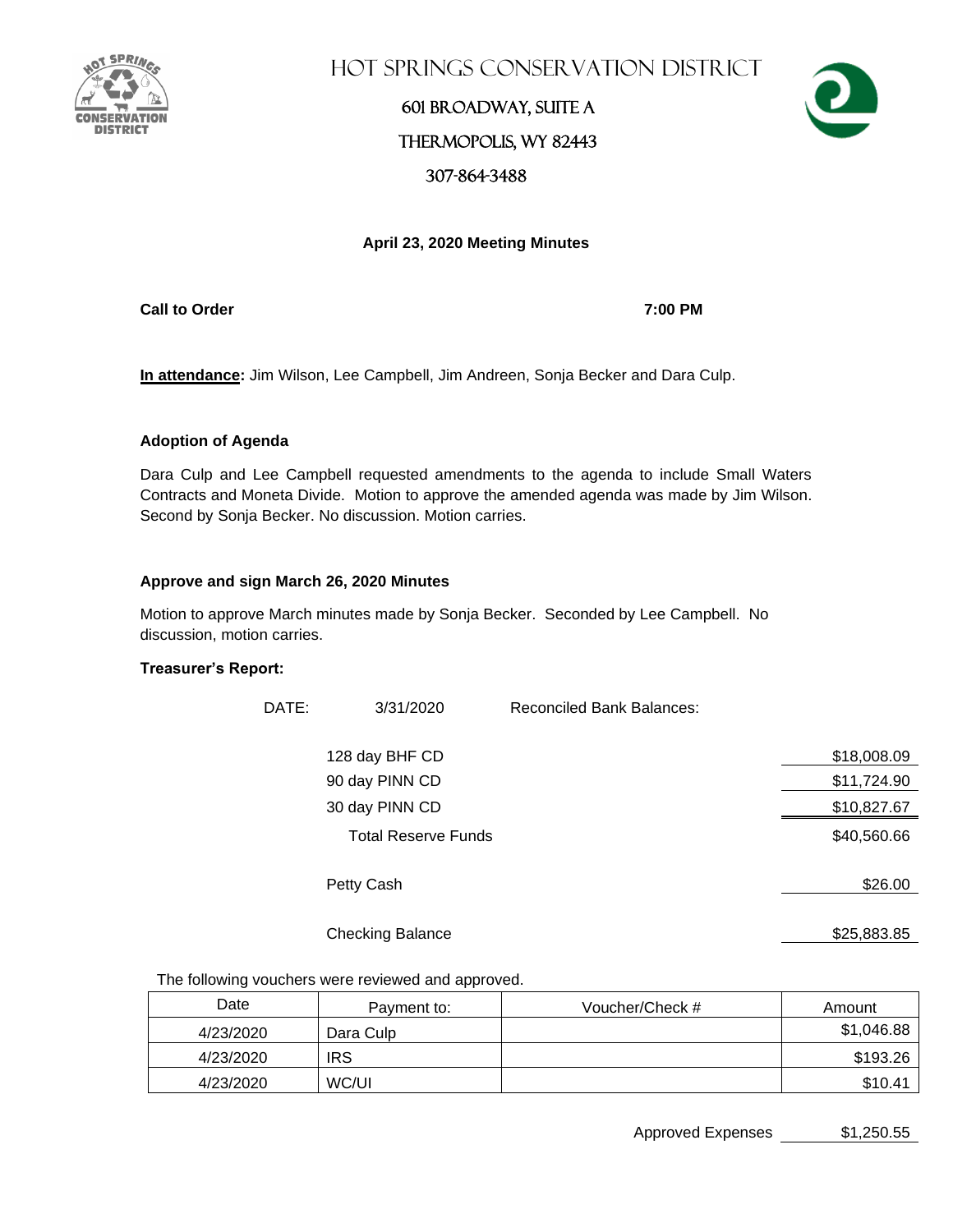

## Hot Springs Conservation District

## 601 Broadway, Suite A Thermopolis, WY 82443 307-864-3488



**Deposits** 

New Checking Balance \$24,633.30

TOTAL FUNDS \$65,219.96

After inspection of vouchers, Lee Campbell moves to approve checks submitted for payment and for the treasurer's report to be filed for audit. Second by Jim Wilson. No discussion. Motion carries.

### **Unfinished Business and New Business Combined**

Water monitoring resumes in May – discussion, no action taken Red Lane WID meeting April  $30<sup>th</sup>$  – discussion, no action taken Small waters contracts – discussion, no action taken Moneta Divide – discussion, no action taken NRCS Report – discussion, signed MOU

**Correspondence – Sent & Received** 

Adjourn 7:30 PM

Next Scheduled Meeting May 28,2020.